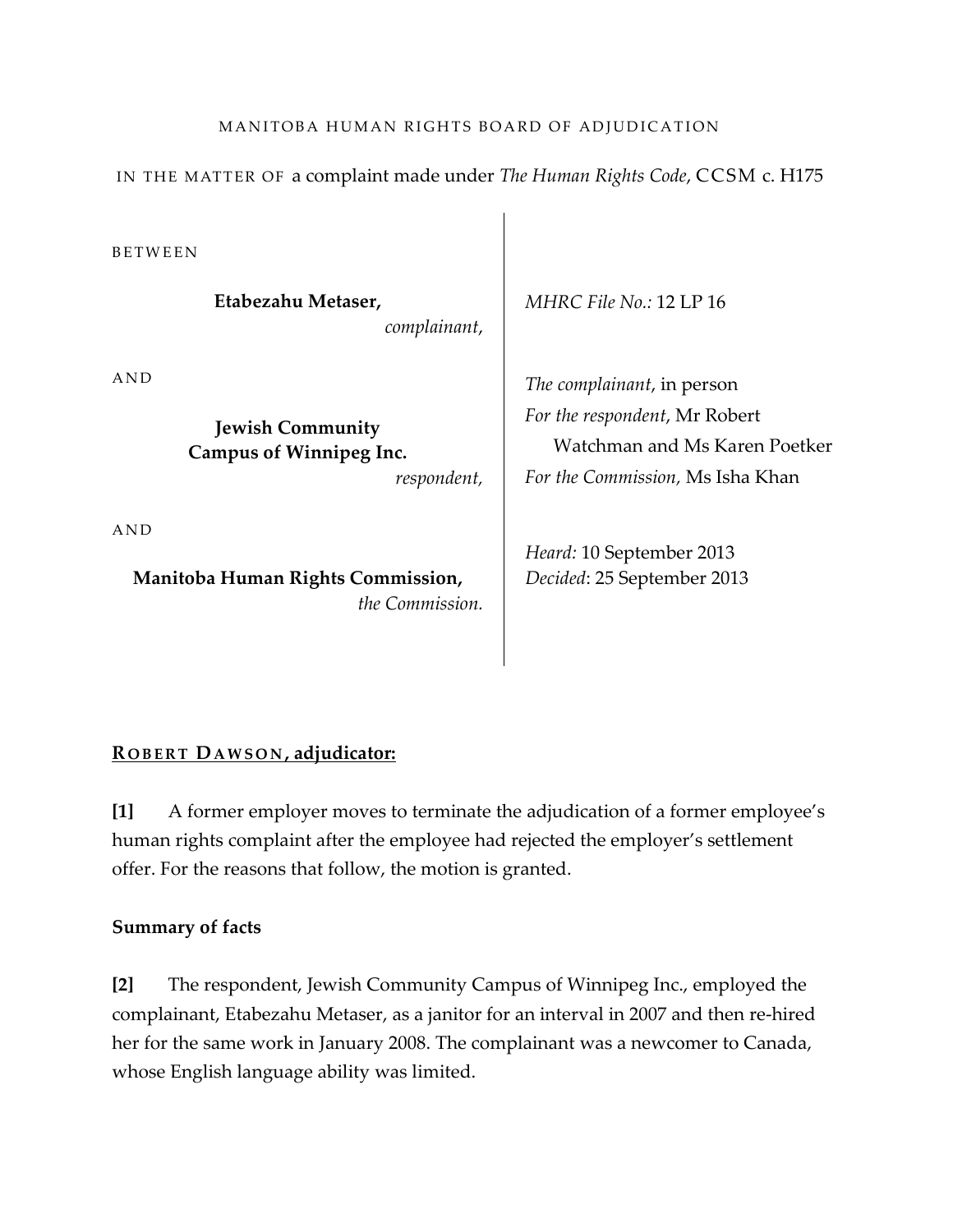**[3]** On 16 April 2010, the complainant complained to the Manitoba Human Rights Commission that her supervisor at work had sexually harassed her over an extended period of time. In her written complaint, the complainant alleged that, among other things,

- The supervisor had made unwelcome sexual jokes and spoken to her about his sexual interests and activities.
- In addition, starting around August 2009, the supervisor would repeatedly telephone her at home, asking her to go on dates with him, which she would decline.
- When the complainant would not answer or return the telephone calls that her supervisor had made to her home, the complaint says that the supervisor would bother the complainant at work.
- Although she had made the conduct known to the person at work to whom her supervisor reported, the complaint states that the behaviour continued, including the supervisor's alleged offer of US\$300.00 on 19 October 2009 if the complainant would have sex with him.

**[4]** Subsequent to filing her complaint of sexual harassment, the complainant's employment was terminated on 19 August 2011, although the parties do not agree on whether or not the employer had cause to terminate her. In any event, I note that there is no allegation before me that the termination amounts to a reprisal under s. 20 of *The Human Rights Code*, CCSM c. H175 (the "*Code*").

**[5]** In due course, the Manitoba Human Rights Commission requested the Chief Adjudicator to designate an adjudicator to convene a hearing of the complaint, and she then designated me on 8 February 2013.

**[6]** On 28 May 2013, the respondent made a written settlement offer, whose terms I very generally summarize as follows:

1. The respondent would pay to the complainant the sum of \$5,250.00 as damages for injury to dignity, feelings, or self-respect;

2. The respondent would pay nothing to the complainant in compensation for financial losses, expenses incurred, or lost benefits, because the respondent concluded that the complainant had suffered no such losses. In the alternative, the respondent offered to pay up to \$2,000.00 if the complainant could show losses arising from the alleged sexual harassment;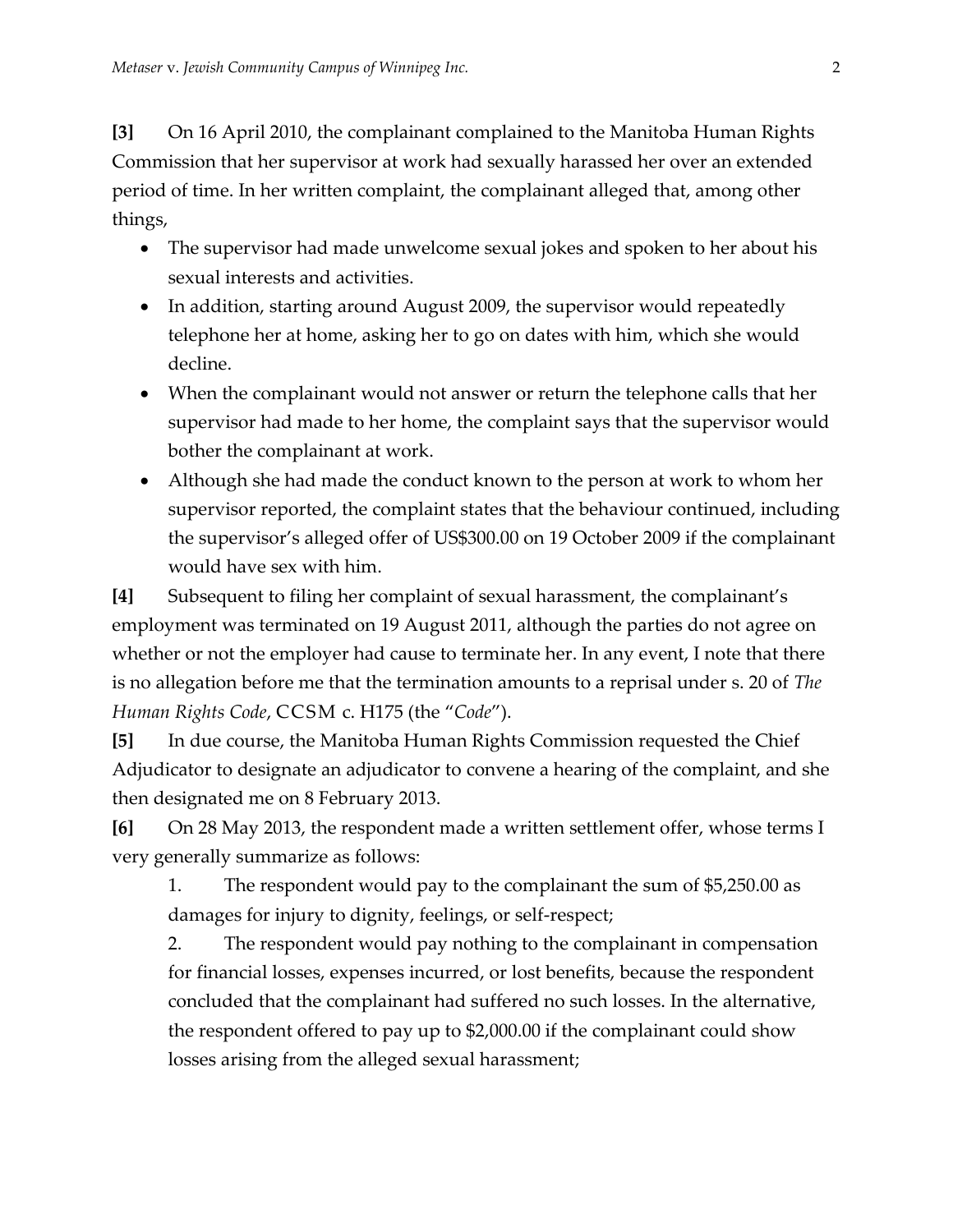3. The respondent had already taken what it deemed satisfactory steps in order to ensure future compliance with the *Code*;

4. The respondent would pay nothing by way of a penalty or exemplary damages, because the circumstances of the instant case do not support it;

5. The respondent would not adopt any affirmative action program or other special program, because the circumstances of the instant case do not require it; and,

6. The complainant would grant a limited release to the respondent limited only to the pending human rights complaint.

**[7]** The complainant rejected that settlement offer, and the respondent then moved pursuant to s. 37.1 of the *Code* that I therefore terminate the adjudication. In support of its motion, the respondent filed a written brief and book of authorities, and the complainant and the Commission filed a joint brief and book of authorities. At the request of the parties, I convened an oral hearing of the motion on 10 September 2013. I am especially obliged for the assistance of Ms Ruth Gebremariam, who interpreted the proceedings for the complainant.

## **Issues**

**[8]** Section 37.1 of the *Code* requires an adjudicator to terminate the adjudication where a complainant fails to accept a reasonable settlement offer:

> If a complainant rejects a settlement offer made by the respondent after an adjudicator is appointed to hear the complaint, the adjudicator must terminate the adjudication if he or she considers the offer to be reasonable.

**[9]** Two chief issues arise in the disposition of a s. 37.1 motion:

(a) What information may an adjudicator consider when assessing the reasonableness of a settlement offer?

(b) Is the instant settlement offer "reasonable"?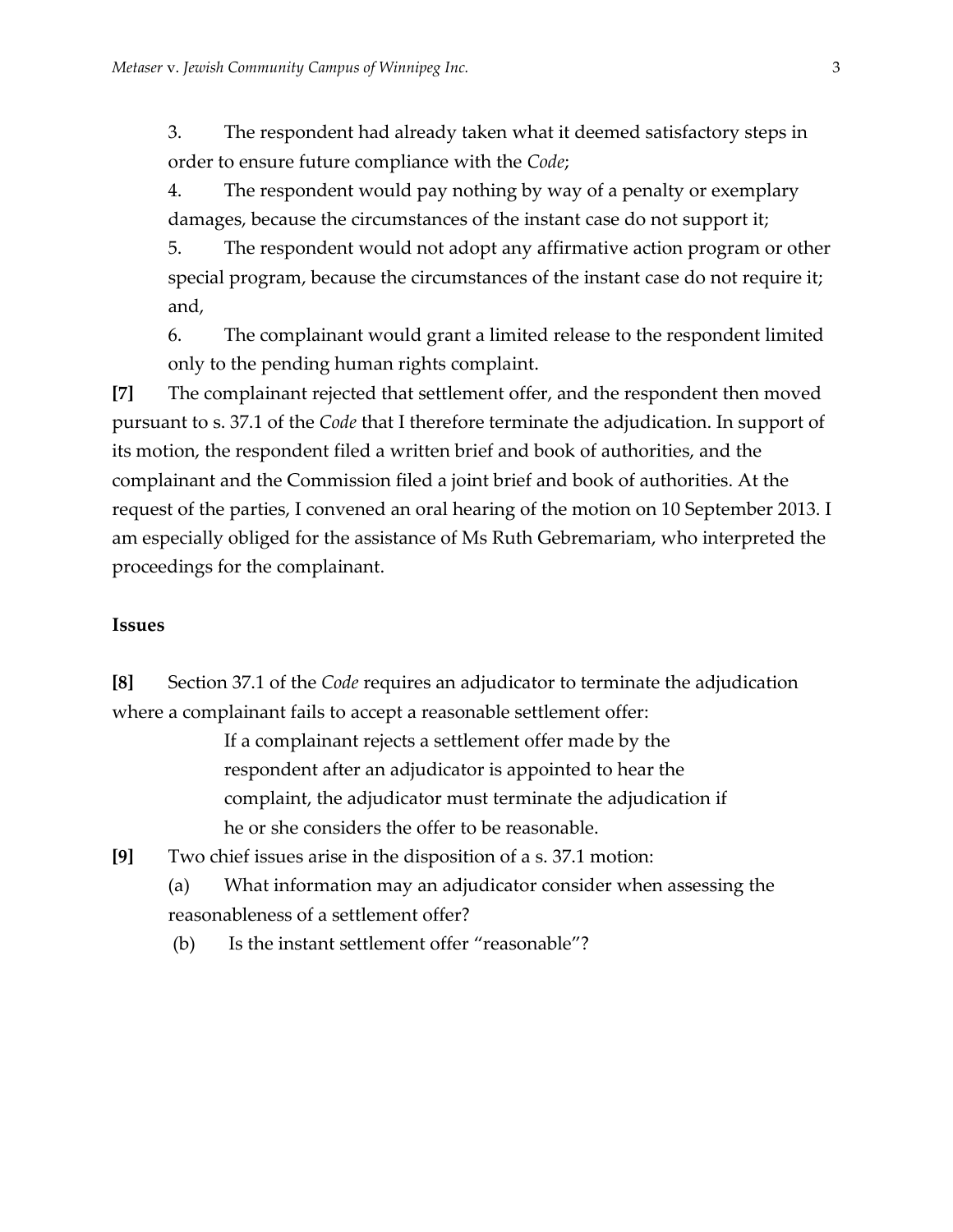## **Analysis**

*The information that an adjudicator may consider when assessing the reasonableness of a settlement offer*

**[10]** Section 37.1 of the *Code* says nothing about what information an adjudicator may consider when assessing the reasonableness of a settlement offer, and the French version of the statute faithfully but unhelpfully echoes the silence of its English counterpart. The jurisprudence from outside of Manitoba is not directly applicable, because the drafting of human rights statutes varies across Canada. There is only one Manitoba decision that has previously considered s. 37.1, and in *Mancusi*, v. *5811725 Manitoba Inc.*, 2012 CanLii 73431 (MB HRC), Adjudicator Harrison proceeded "on the basis that the allegations as set forth in the Complaint are proven."

**[11]** I adopt this approach, because it gives effect to the public policy that underlies s. 37.1; namely, the parties and the adjudicative process should not expend resources to adjudicate a complaint, where the respondent has already made an offer that is the same or nearly the same as, or at least approximates, all of the remedies that an adjudicator would have ordered if the complainant's allegations had been proven during a hearing of the complaint. For the same reason, it would be appropriate for an adjudicator to consider any admissions or agreed statements of fact. This is not to say that an adjudicator must blindly accept every allegation that appears in a complaint. Where an allegation is speculative at best or highly improbable on its face, an adjudicator may reject such statements.

**[12]** It is important to recall that, while working from the assumption that the allegations in the complaint are proven, an adjudicator makes no findings of fact, and no one should infer that a respondent has violated the *Code*.

#### *The settlement offer is reasonable*

**[13]** Proceeding therefore upon the assumption that the allegations set out in the complaint are proven and taking into account any admissions or agreed statements of facts, s. 37.1 requires an adjudicator to compare the settlement offer with whatever remedial order would flow from the same findings of fact during a hearing of the complaint. However, the settlement offer need not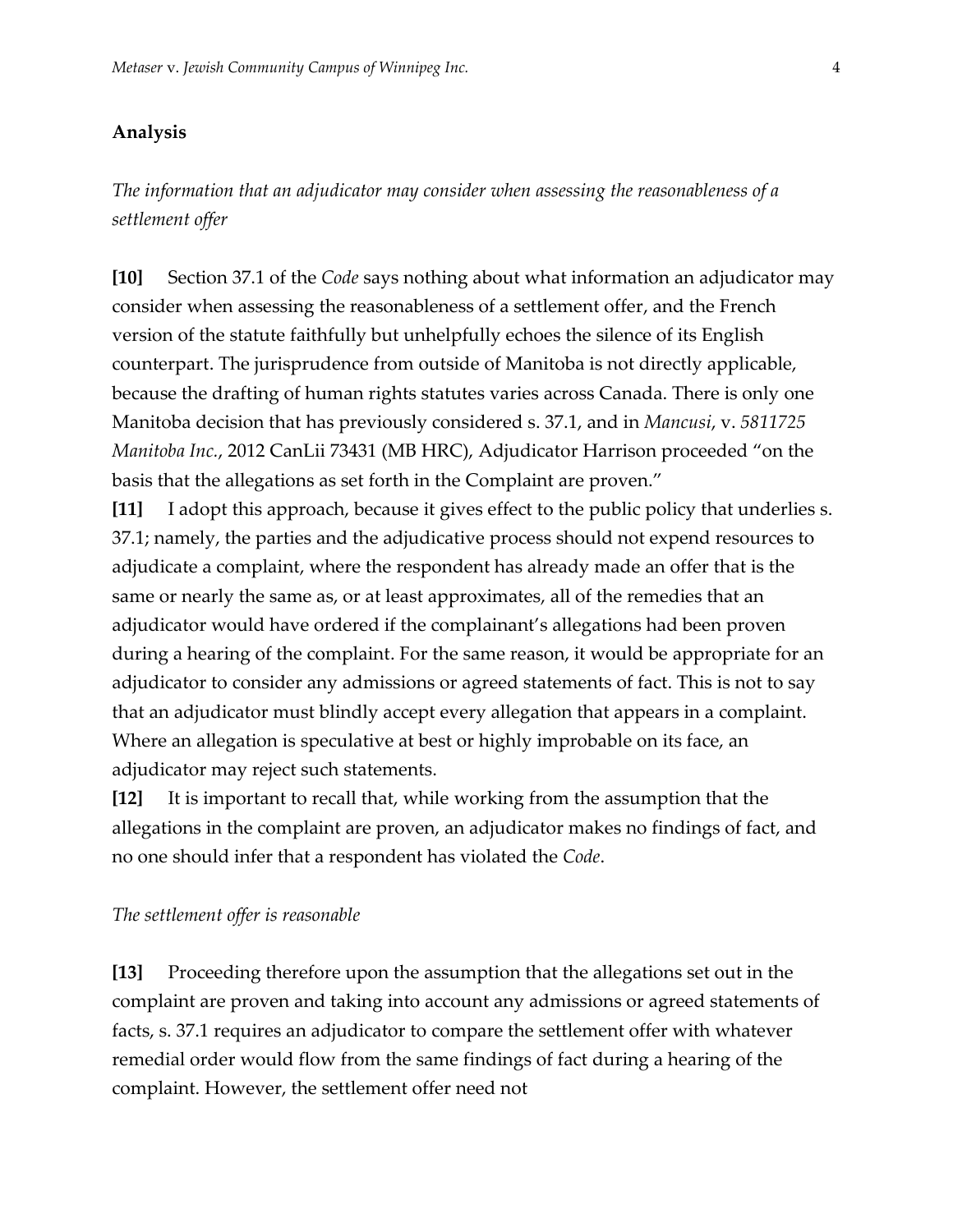... exactly mirror what an adjudicator would order. The question is whether the offer is reasonable, in that the relief which is offered "approximates" or is "the same or nearly the same" as "the relief sought by the complainant that would otherwise be obtained if the complaint went to hearing", or the offer is equivalent to what the complainant could reasonably be expected to receive should the case proceed to a hearing.

**[14]** The extent of any remedial order is defined by s. 43(2) of the *Code*, which collects such orders under 5 headings:

(a) make an order to do or refrain from doing anything in order to secure compliance with the *Code*, to rectify any circumstances caused by the contravention, or to make just amends for the contravention;

(b) order compensation payable any party adversely affected by the contravention for any financial losses sustained, expenses incurred or benefits lost by reason of the contravention, or for such portion of those losses, expenses or benefits as the adjudicator considers just and appropriate;

(c) order payment to any party adversely affected by the contravention damages in such amount as the adjudicator considers just and appropriate for injury to dignity, feelings or self-respect;

(d) order payment to any party adversely affected by the contravention a penalty or exemplary damages in such amount as the adjudicator considers just and appropriate as punishment for any malice or recklessness involved in the contravention; and,

(e) order the adoption and implementation an affirmative action program or other special program if the evidence at the hearing has disclosed that the party engaged in a pattern or practice of contravening the *Code*.

A reasonable settlement offer within the meaning of s. 37.1 must take into account each of these headings. The settlement offer that addresses only some applicable remedies is not reasonable. For example, in *Mancusi*, Adjudicator Harrison held that the offer was not reasonable, even though the respondent offered to pay a significant sum as damages for injury to the complainant's dignity, feelings, or self-respect. The adjudicator found that, among other problems, the offer in *Mancusi* had failed to compensate the complainant for financial losses, expenses incurred, or lost benefits. In

*Mancusi, supra* [citations omitted]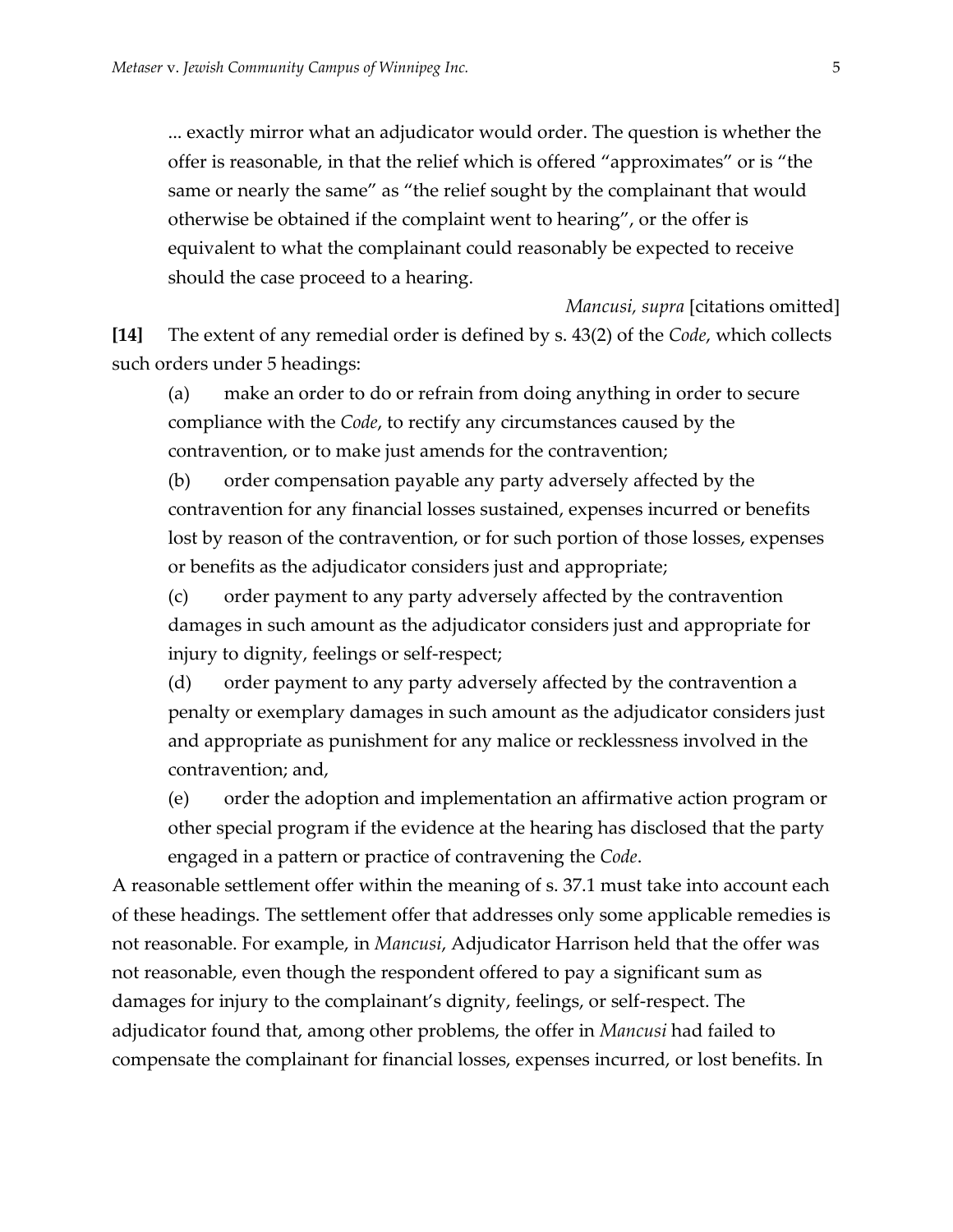contrast, the settlement offer put forward in the instant complaint canvasses each remedial heading,

#### Ensuring future compliance

**[15]** The settlement offer begins with the remedial heading set out at s. 43(2)(a) of the *Code*. Although not mentioned in the complaint, the parties at the hearing agreed that the respondent had already taken steps towards ensuring the respondent's future compliance with the *Code*. For example, the respondent had revised its policy manual, it had sent its key staff to workshops that the Manitoba Human Rights Commission offers, and other employees had viewed relevant video-recordings that the Commission also makes available. During the hearing of the motion, the Commission did however want further improvements to the revised policy manual, although it put forward no specific suggestions.

**[16]** Having reviewed the relevant section of the respondent's revised policy manual that all of the parties agreed at the hearing as having been adopted, I find that the revision is the same or nearly the same as, or at least approximates, what an adjudicator would have ordered pursuant to s. 43(2)(a) of the *Code* if the information before me on this motion had been proven at a hearing of the complaint.

**[17]** The complainant and the Commission did not otherwise object to the settlement offer's treatment of this remedial heading, and I find that the settlement offer reasonably addresses the *Code*'s need to ensure future compliance.

Compensation for financial losses, expenses incurred, or lost benefits

**[18]** The settlement offer next takes up the remedial heading at s. 43(2)(b) of the *Code*, under which an adjudicator may order compensation payable to a complainant for financial losses, expenses incurred, or benefits lost as a result of a contravention of the *Code*. The offer denies that any such compensation is payable in the circumstances of the instant complaint. As all of the parties acknowledged during the hearing of the motion, the respondent had paid the complainant upon her termination a sum in lieu of notice that had at least coincided with the notice period required in the circumstances by *The Employment Standards Code*, CCSM c. E110, s. 61(2).

**[19]** In their joint submission, the complainant and the Commission sought a greater entitlement, because they submit that the complainant's decline in performance as an employee was a direct result of the ongoing sexual harassment to which she was being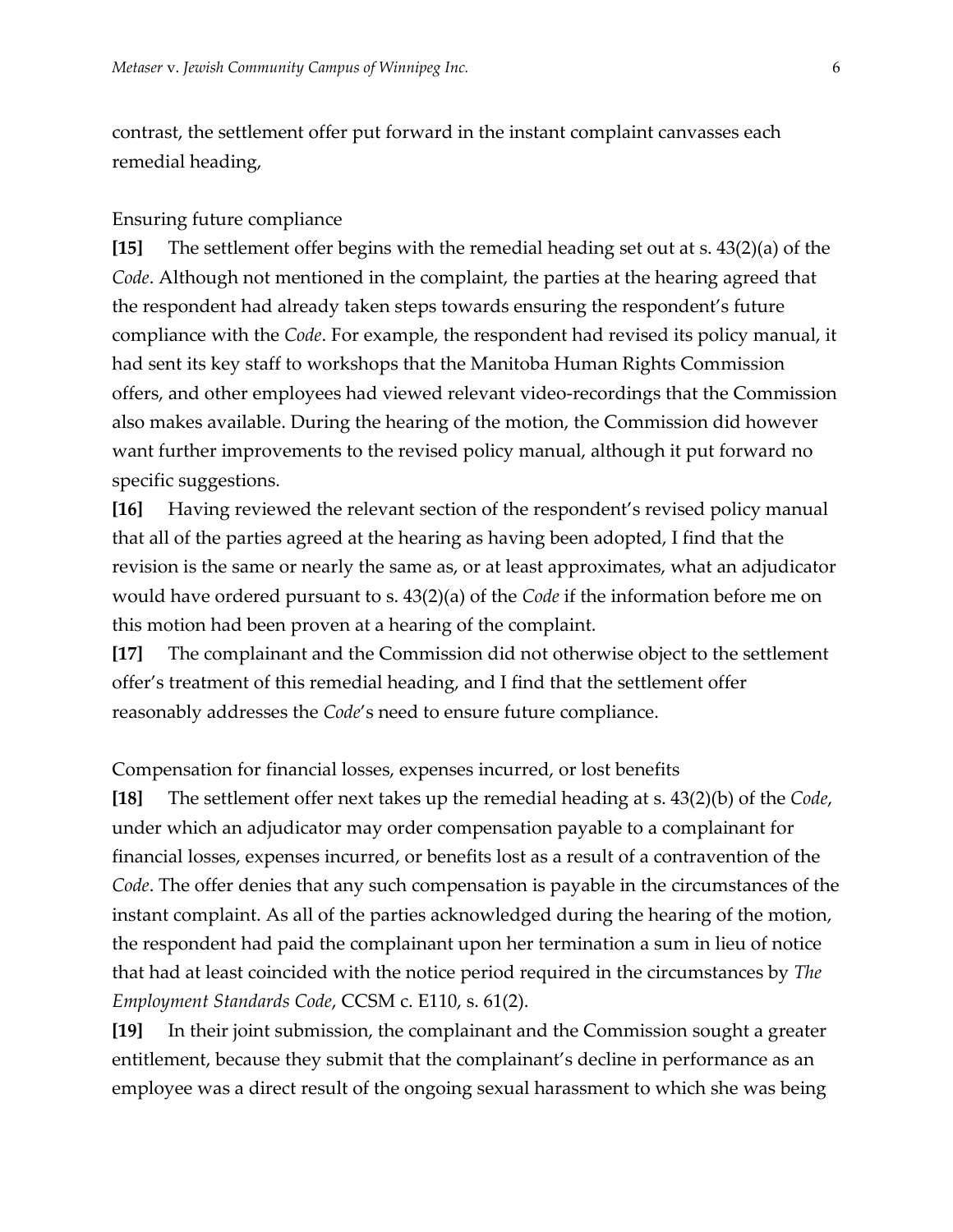subjected. Her loss of employment income therefore directly arises out of a violation of the *Code*, setting aside, so they argue, the limits that appear in *The Employment Standards Code.*

**[20]** I do not agree. Pursuant to s. 61(2) of *The Employment Standards Code*, an employer may generally terminate an employee for any lawful reason, provided that the employer either gives sufficient notice of the intended termination or pays a sum equal to those wages and benefits that the employee would have received if employment had continued through the statutory notice period. Where an employer fails either to give such notice or pay in lieu of notice, the employee suffers a calculable loss. The loss is the same for the complainant in the context of a human rights violation, because, putting aside the violation of the *Code*, the employer could have terminated the employee for any lawful reason and limited its financial liability only to an amount equal to wages and benefits accruing during the statutorily-defined notice period. As I wrote at para. 27 of *Garland* v. *Tackaberry*, 2013 CanLII 21646 (MB HRC), "[a]n award of wages paid in lieu of a notice period longer than prescribed by *The Employment Standards Code*, would effectively gift a windfall to the person adversely affected by a human rights contravention."

**[21]** To be sure, s. 43(2)(b) of the *Code* requires an adjudicator to take into account financial losses, expenses incurred, or lost benefits beyond merely those payable pursuant to *The Employment Standards Code*. To the extent that a complainant has suffered financial losses other than lost wages, for example, this remedial heading permits an adjudicator to order compensation for those losses.

**[22]** However, there are no allegations of such additional financial losses before me in this hearing. Indeed, the complaint pre-dates the termination of the complainant, and the complaint was never amended to set out any subsequent developments and their impact, if any, upon the complainant. This omission creates a difficulty for the adjudicator who must decide a s. 37.1 motion. In *Mancusi*, *supra*, Adjudicator Harrison was similarly disadvantaged, noting that,

[a]s is the usual practice with complaints which are filed under the *Code*... the specific losses sustained and compensation being claimed, are not set out in the Complaint.... In these circumstances, I cannot determine with any degree of accuracy what amount the Complainant could reasonably be expected to receive under this head of relief.

*Mancusi, supra*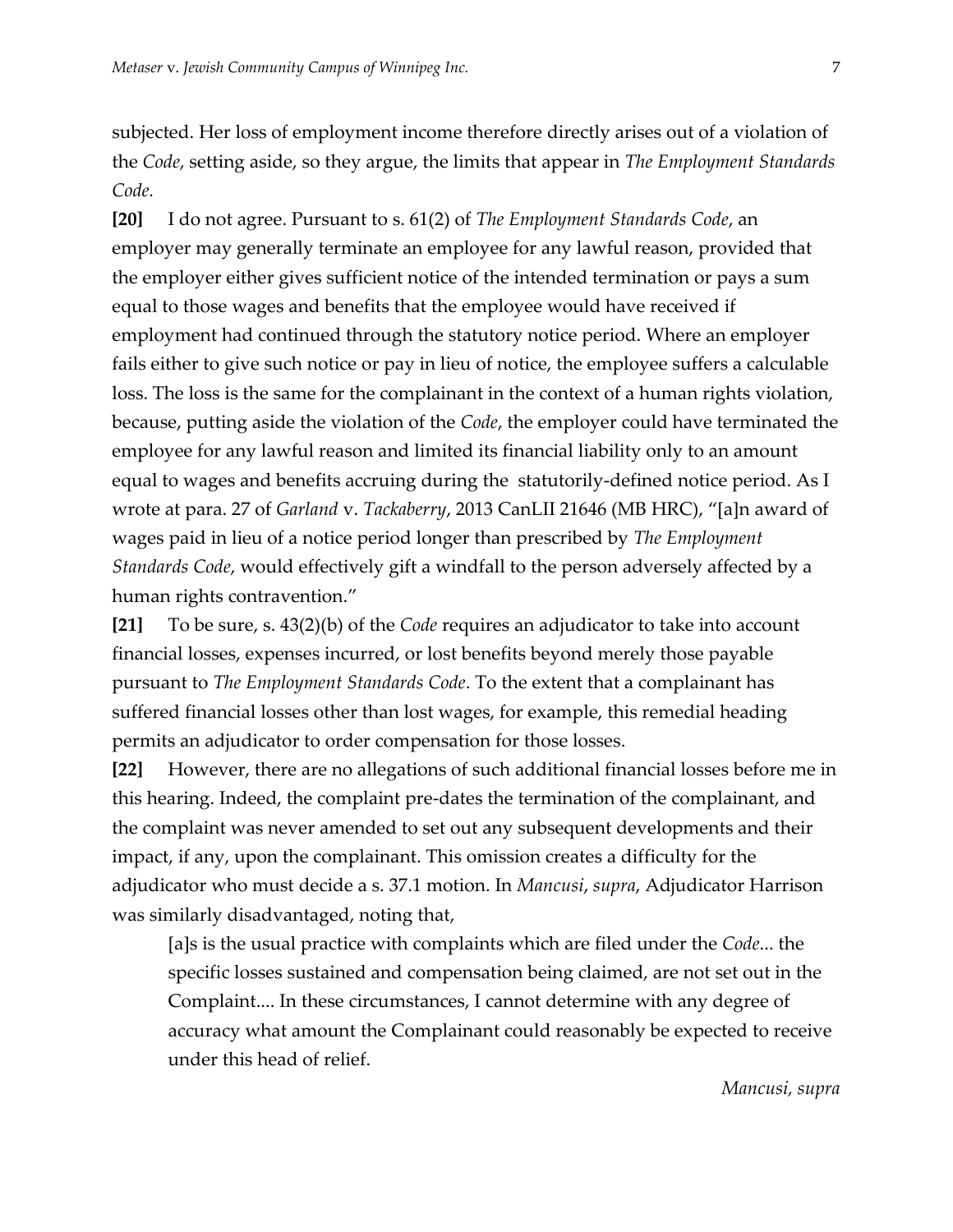**[23]** The respondent's settlement offer anticipates the possibility that the complainant has sustained financial losses, incurred expenses, or lost benefits not arising out the termination of her employment. To the extent that she is able to show such losses or expenses, the settlement offer indicates a readiness of the respondent to pay compensation up to \$2,000.00. For the purpose of assessing the reasonableness of the settlement offer, I have ignored this gesture, because the complainant has put no information before me by which to show her entitlement to such compensation or any inadequacy in the \$2,000.00 maximum that the respondent has established.

**[24]** Accordingly, in the absence of any information that supports a compensatory award under s. 43(2)(b), I find that the settlement offer was reasonable in making no payment for financial losses, expenses incurred, or lost benefits.

#### Damages for injury to dignity, feelings, or self-respect

**[25]** The settlement offer proposes \$5,250.00 in payment of damages for injury to dignity, feelings, or self-respect pursuant to s. 43(2)(c) of the *Code*. The respondent explained in its oral submission that it arrived at this sum in two steps. First, the respondent took into account previous Manitoba awards, relying upon the \$1,000- \$4,000 range that Simonsen J. set out at para. 39 of *Korsch* v. *Manitoba Human Rights Commission*, 2011 MBQB 222, aff'd 2012 MBCA 108. Selecting a figure at the highest end of that range, the respondent next accounted for inflation, and relying upon para. 29 of *Garland* v. *Tackaberry*, *supra*, made an offer in the amount of \$5,250.00.

**[26]** Although it declined to suggest a specific quantum for damages under s. 43(2)(c) of the *Code*, the Commission submitted that the allegations set out in the instant complaint distinguish it from the previous Manitoba awards on which the respondent's settlement offer relies. Pointing to the complaint and inferences that directly flow from the allegations there set out, the Commission underlined that, among other things,

- the complainant is a newcomer to Canada;
- she has difficulty expressing herself in English, which made her especially vulnerable;
- the sexual harassment was ongoing over a long period of time; and,
- the conduct of the respondent's employee was even more distressing for the complainant, given her cultural background.

The Commission submitted that all of these considerations should move the complainant's claim for damages beyond the high end of the range that Simonsen J. had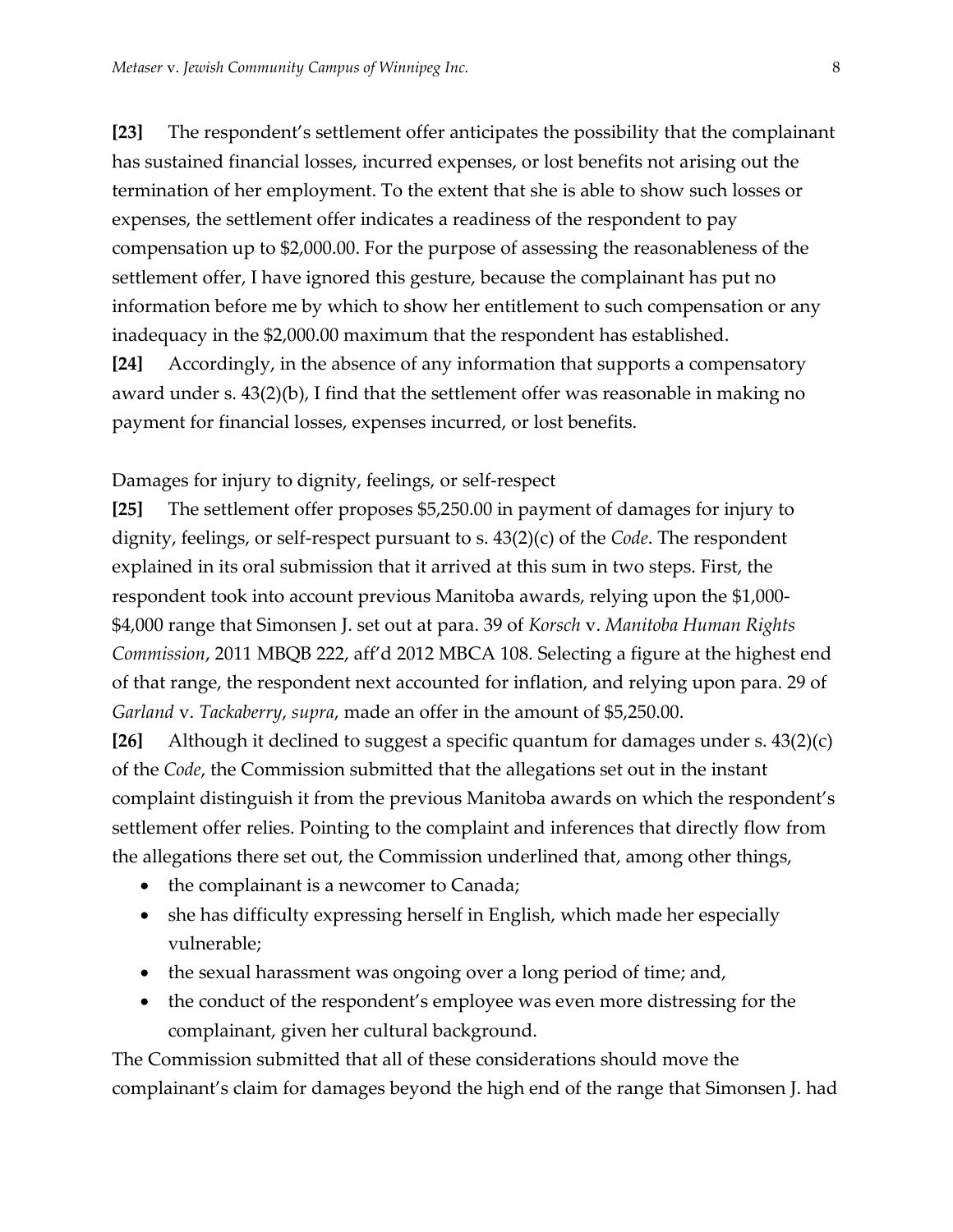set out in *Korsch*. In addition, the Commission stated that it would lead other evidence at a hearing of the complaint that would demonstrate the inadequacy of the settlement offer.

**[27]** For its part, the respondent submitted that its \$5,250.00 offer was well within the *Korsch* range. Distinguishing the instant allegations from the findings in *Budge* v. *Thorvaldson Care Homes Ltd*, [2002] M.H.R.B.A.D. No. 1, where a \$4,000.00 award was made, the respondent noted that there is no allegation of "sexual touching" in the instant complaint. The respondent went on to distinguish other cases, such as *Mancusi*, *supra*, where a \$4,000.00 settlement offer was not found to be reasonable in circumstances of harassment that the respondent submitted were more troubling than those arising in the instant complaint. Similarly, in *Garland*, *supra*, where \$7,750.00 was ordered payable as damages under s. 43(2)(c), the employee suffered sexual harassment that both escalated and persisted over a long period of time.

**[28]** I do not accept that the Commission's submission that there are considerations in the instant complaint that would push the complainant's claim for damages beyond the inflation-adjusted *Korsch* range. While I concede that an oral hearing of evidence might have moved me to make a higher award, the exercise on a s. 37.1 motion is conducted within a specific informational matrix, and I find that, on the basis of that information and in light of the case law, an offer to pay damages for injury to dignity, feelings, or self-respect in the amount of \$5,250.00 is the same or nearly the same as, or at least approximates, what an adjudicator would have ordered pursuant to s.  $43(2)(c)$  of the *Code* if the information before me on this motion had been proven at a hearing of the complaint.

### Penalty or exemplary damages

**[29]** The parties agreed that no award of a penalty or exemplary damages under s. 43(2)(d) of the *Code* is appropriate in the circumstances of the instant complaint. I agree. Accordingly, the settlement offer reasonably proposes no such damages.

### Affirmation action or special programme

**[30]** The parties also agreed that no affirmation action or special programme under s. 43(2)(e) of the *Code* would be an appropriate remedy in the circumstances of the instant complaint. I agree. Accordingly, the settlement offer reasonably proposes no such programme.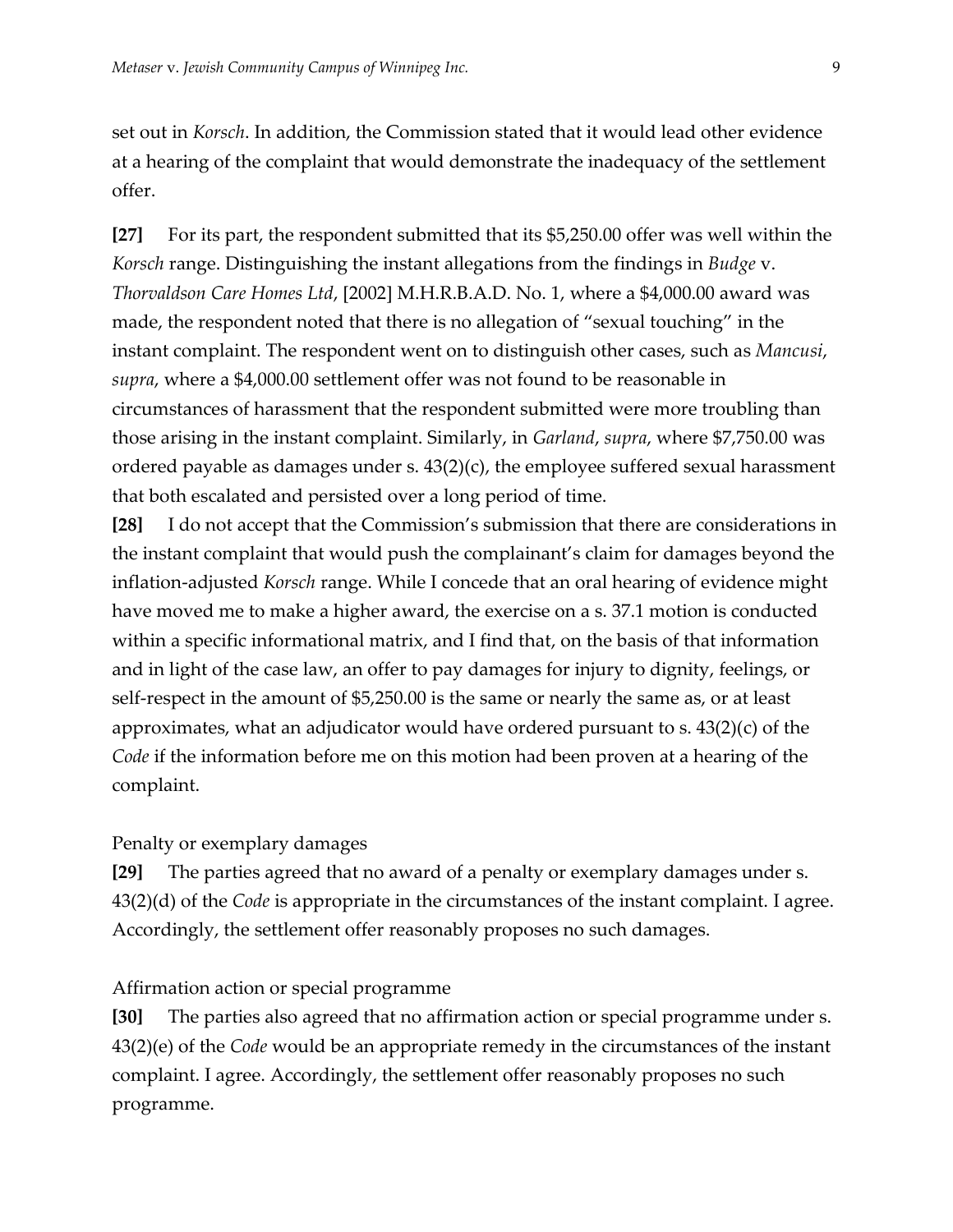### Release

**[31]** The settlement offer seeks a release of the respondent by the complainant, and the terms of the draft release restrict the waiver only to the making of a further complaint under the *Code* by the complainant in connection with the facts that give rise to the present complaint. Given that neither the complainant nor the Commission objected in their submissions to the respondent's request for a release or to the terms of the draft release itself, and given further that I myself do not find the release to be objectionable, I consider the settlement offer's inclusion of a draft release to be reasonable, even though its imposition goes beyond the remedial orders that an adjudicator could order pursuant to s. 43(2). While an adjudicator's order at the close of an adjudication of a complaint would preclude a subsequent complaint deriving from the very facts that underlay the first complaint, a complaint settled without an adjudication does not definitively rule out the complaint's revival or re-filing. Accordingly, a request for a limited release is a reasonable means by which a party may seek some finality.

## Conclusion

**[32]** I find that the respondent's settlement offer dated 28 May 2013 addresses all of the remedial headings, arriving at an outcome that is the same or nearly the same as, or at least approximates, what an adjudicator would have ordered pursuant to s. 43(2) of the *Code* if the information before me on this motion had been proven at a hearing.

#### **A digression about s. 37.1**

**[33]** During oral argument of this motion, I noted that, after an adjudicator's decision pursuant to s. 37.1 to terminate an adjudication, the *Code* does compel a respondent to make good on its settlement offer. In contrast, ss. 47 and 48 of the *Code* provide a mechanism by which to enforce an adjudicator's order under s. 43(2). An amendment to s. 37.1 could helpfully extend an adjudicator's jurisdiction to "terminate an adjudication *upon such terms as the adjudicator considers just and appropriate*, if he or she considers the offer to be reasonable." Administrative amendments to ss. 47 and 48 would also be required.